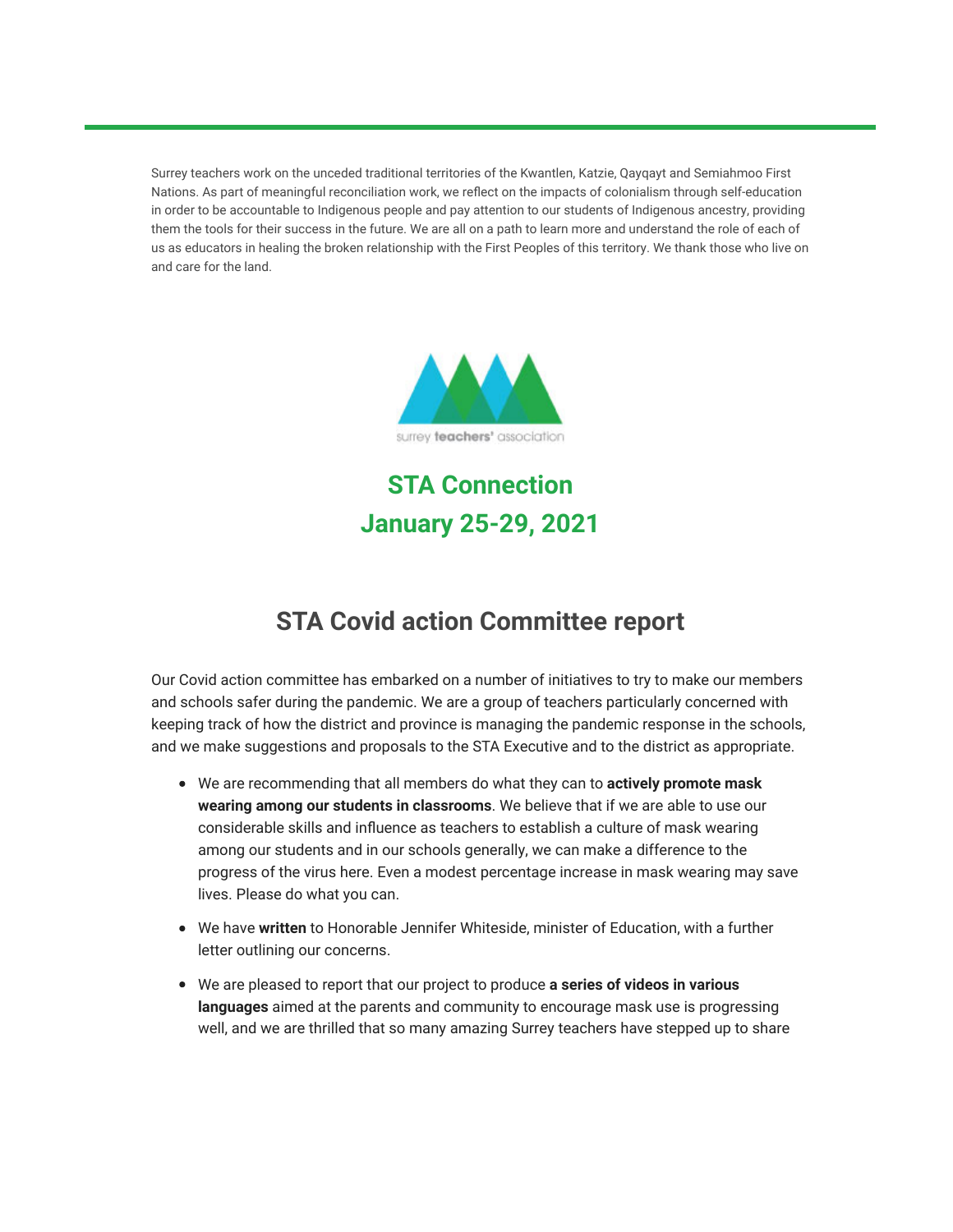their language skills. We plan to roll them out next week, and we will rely on our members to help spread these on social media in various language speaking communities. DPAC will also be helping us get the word out.

- We are particularly concerned about the arrival of **new variants** of the Covid 19 virus, which gives impetus to the push for normalizing mask wearing in all spaces in our schools. We understand that 3-layer masks offer more protection, and are available through the district. (see below)
- We are concerned about the impact of this pandemic (and all the stressful changes we have had to adapt to in the schools) on our members' **mental health**. This along with other specific concerns we are looking forward to bringing to Superintendent Jordan Tinney who will be meeting with our committee.

STA Ad Hoc Covid Action Committee members are: Adilah Abdirahman, Isaac Louie, (co-chairs), Julia MacRae, Lisa Davis, Stephen Dawson, Lizanne Foster, Philip Wong, Mary Mulleady, Carrie Gabriele, and Gretta Heintz.

## **Interested in being a BCTF AGM delegate this year? You have one more chance!**

The 105th BCTF Annual General Meeting 2021 will commence on Saturday, March 20, and conclude on Tuesday, March 23.

For this AGM the BCTF will be introducing a new platform called LUMI where you will be able to speak on amendments, debate, and view resolutions, presentations, and videos all on one platform, which will be a big improvement over last year's townhall format. Delegates will need a laptop or computer for the BCTF AGM as well as internet connection.

The Societies Act and our own By-law No. 2 (page 12 of the Members' Guide) require locals to elect their AGM delegates at local general meetings. So here is your **last chance** to get involved please send in your name in advance and/or run off the floor.

**Final call to be elected will be February 17, 2021 at the short General Meeting before STARA.**

## **Opportunities for New Teachers**

#### STA New Teachers' Conference #2 Feb 2, 2021 – LAST CALL!

We still have a few spots left for next Tuesday! Please feel invited to register for our next STA New Teachers' Conference, which is a chance for new teachers to spend a day learning about what your local union can do for you, and what your rights are. We will go over how to read your deductions on your pay cheque, leave provisions, Pro D, ethics scenarios etc. Many teachers say this one day spent learning about these things really helped them avoid problems and misunderstandings! If you are in your first few years (3 or so) of teaching, have not attended our conference before, and have a continuing or temporary contract, you are eligible. TTOCs are not eligible and we will have a separate conference for TTOCs in April. [Register now,](https://surreyteachers.us20.list-manage.com/track/click?u=37ec644ae87e34b54b3912660&id=b61742e3bf&e=7261da6bdb) it fills up fast!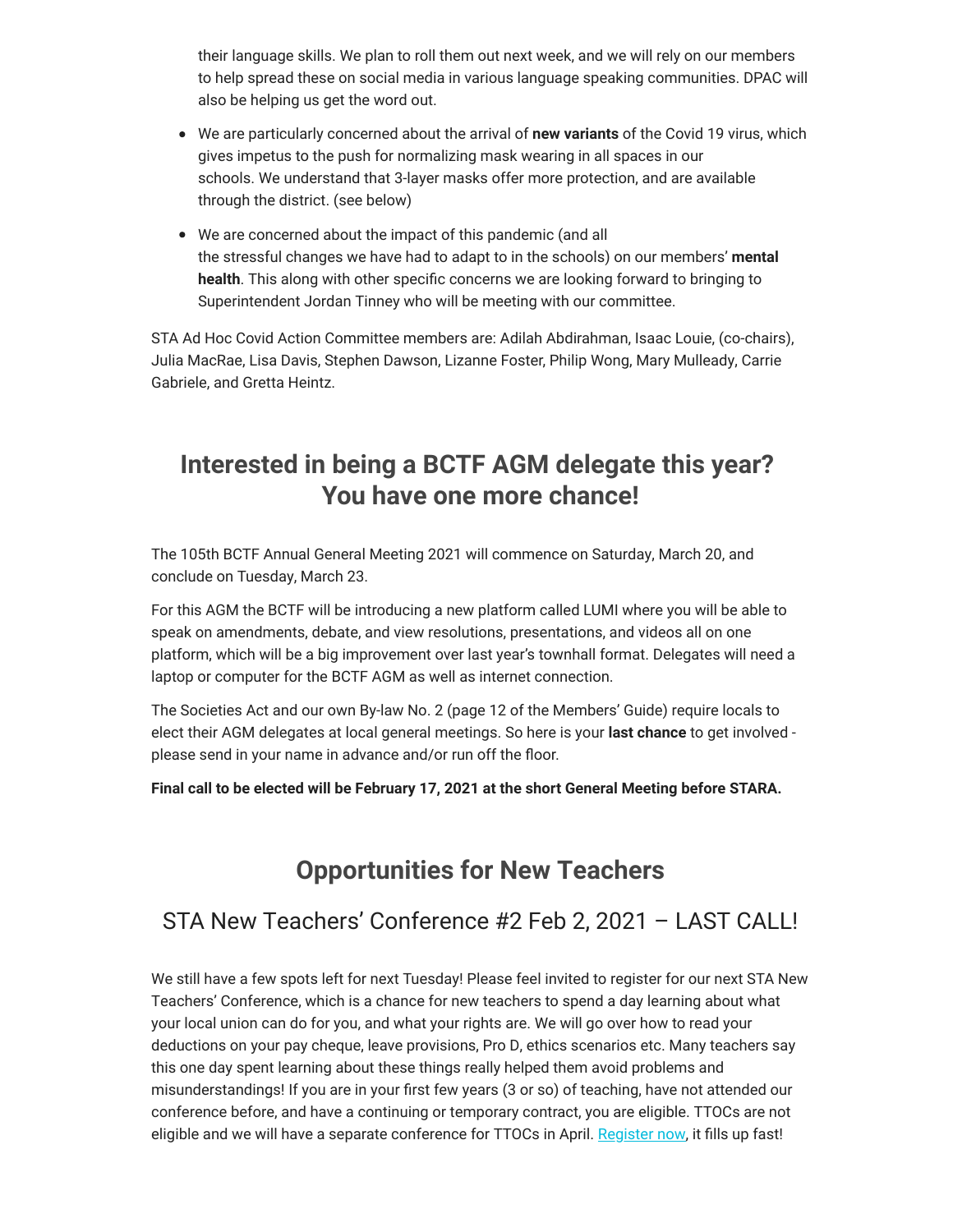#### BCTF New Teachers' Conference, February 26th

The **[BCTF New Teachers' Conference](https://surreyteachers.us20.list-manage.com/track/click?u=37ec644ae87e34b54b3912660&id=0ba4eb6c2b&e=7261da6bdb)** is now open for registration. The virtual conference costs \$25, and since it takes place on a school day, attendees will need a release day from the classroom to attend. You could use Pro D funding (check with your PD Chair in your school) or apply for funding for the registration and release time from the STA by emailing [reception@surreyteachers.org.](mailto:reception@surreyteachers.org) We have a limited budget, and we have received some applications already, but we can send six more members who are in the first 5 years of their teaching career. First come, first serve!

#### **Masks!**

#### BCTF branded Masks still available

We have sent out BCTF masks to members at 73+ schools and worksites. If you have not received one, please ask your rep if they have put in a request to us, and if not, offer to help them with this task. We also have a few shields available. Just ask! Email [sta@surreyteachers.org](mailto:sta@surreyteachers.org) with your requests please.

#### 3 ply masks

The District Health and Safety department has received a large supply of 3 layer disposable masks and will be offering them to staff who need a new mask. You can request multiples at a time so that you do not have to ask every day. It would be best for orders to be done at the school level, where the school submits a work order to Facilities to place their order. Please ask your principal to do so, and if they do not, take it to your health and safety committee to make a recommendation. The district has said that once their supply of disposables are exhausted, they will order a supply of reusable 3 layer cloth masks.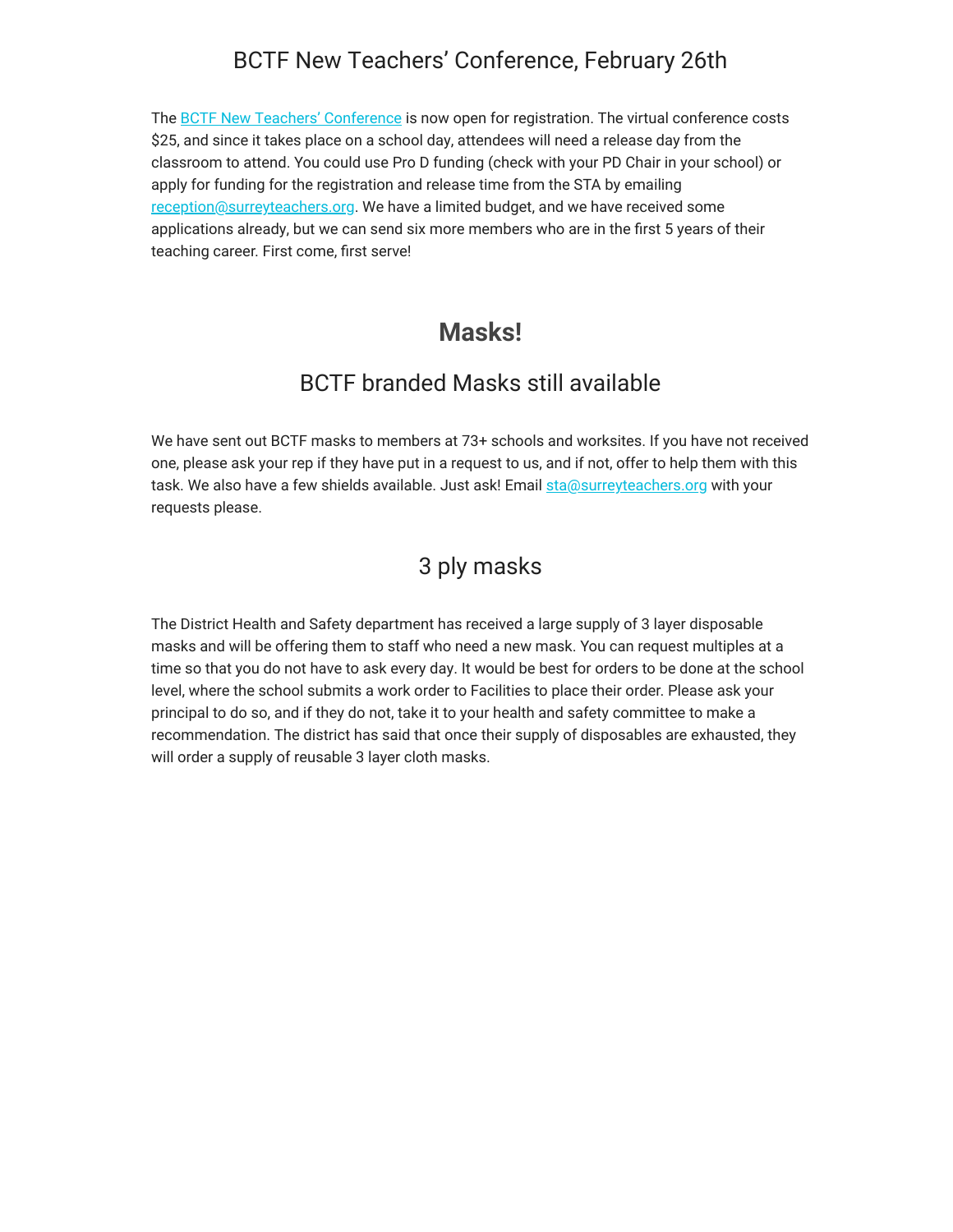#### When should people where a mask? Here is a helpful table.

| <b>Current rules</b> | Staff<br>Distancing<br>Possible | Student<br>Distancing<br>Possible | Staff<br>Common<br>Spaces | Student<br>Common<br>Spaces        | Classroom                 |
|----------------------|---------------------------------|-----------------------------------|---------------------------|------------------------------------|---------------------------|
| Elementary           | Not<br>required                 | Not required                      | Required                  | Not<br>Required                    | Not required<br>in cohort |
| Secondary            | Not<br>Required                 | Not required                      | Required                  | Required                           | Not required<br>in cohort |
| Other Sites          | Not<br>Required                 | Not required                      | Required                  | Required<br>(unless<br>elementary) | Not required<br>in cohort |

| <b>For better</b> | Staff      | Student    | Staff    | Student  | Classroom |
|-------------------|------------|------------|----------|----------|-----------|
| safety, we are    | Distancing | Distancing | Common   | Common   |           |
| Seeking:          | Possible   | Possible   | Spaces   | Spaces   |           |
| Elementary        | Required   | Required   | Required | Required | Required  |
| Secondary         | Required   | Required   | Required | Required | Required  |
| Other Sites       | Required   | Required   | Required | Required | Required  |

• With understanding of medical excusing

# **Income Tax deduction for working at home**

You may have heard that there is a tax deduction available for 2020 taxes for workers who had to work from home during the pandemic. We understand that one can claim under the temporary flat-rate amount (\$2/day, minimum 4 consecutive weeks) without any additional documentation from the employer. That will probably apply to most of us. Be sure to check the [CRA Website](https://surreyteachers.us20.list-manage.com/track/click?u=37ec644ae87e34b54b3912660&id=937a522b05&e=7261da6bdb) for their guidelines, criteria and more information. NB: The STA is not equipped to provide tax advice to any members.

## **IST and Accommodation**

Memo #8 in this week's weekly memo from the district asks IST teachers to consider referring students currently in the blended program to be serviced by an offsite teacher. The District has agreed to consider these offsite teacher positions as possible for members seeking to work from home as an accommodation. If you are an IST teacher, we encourage you to refer students in the blended program under the procedure described in Memo #8. We have members who are currently without income because they are not able to attend schools during COVID-19 due to personal or household members underlying health conditions or another reason under the Human Rights Code. If you do refer students who are in blended, please contact Gavin Slade-Kerr at [hs@surreyteachers.org](mailto:hs@surreyteachers.org) to strengthen our position in our weekly discussions with the District with no student names attached for privacy reasons. If you applied for an accommodation to work from home this year and were denied, please contact Gavin Slade-Kerr at [hs@surreyteachers.org](mailto:hs@surreyteachers.org).

## **Interested in Job Share?**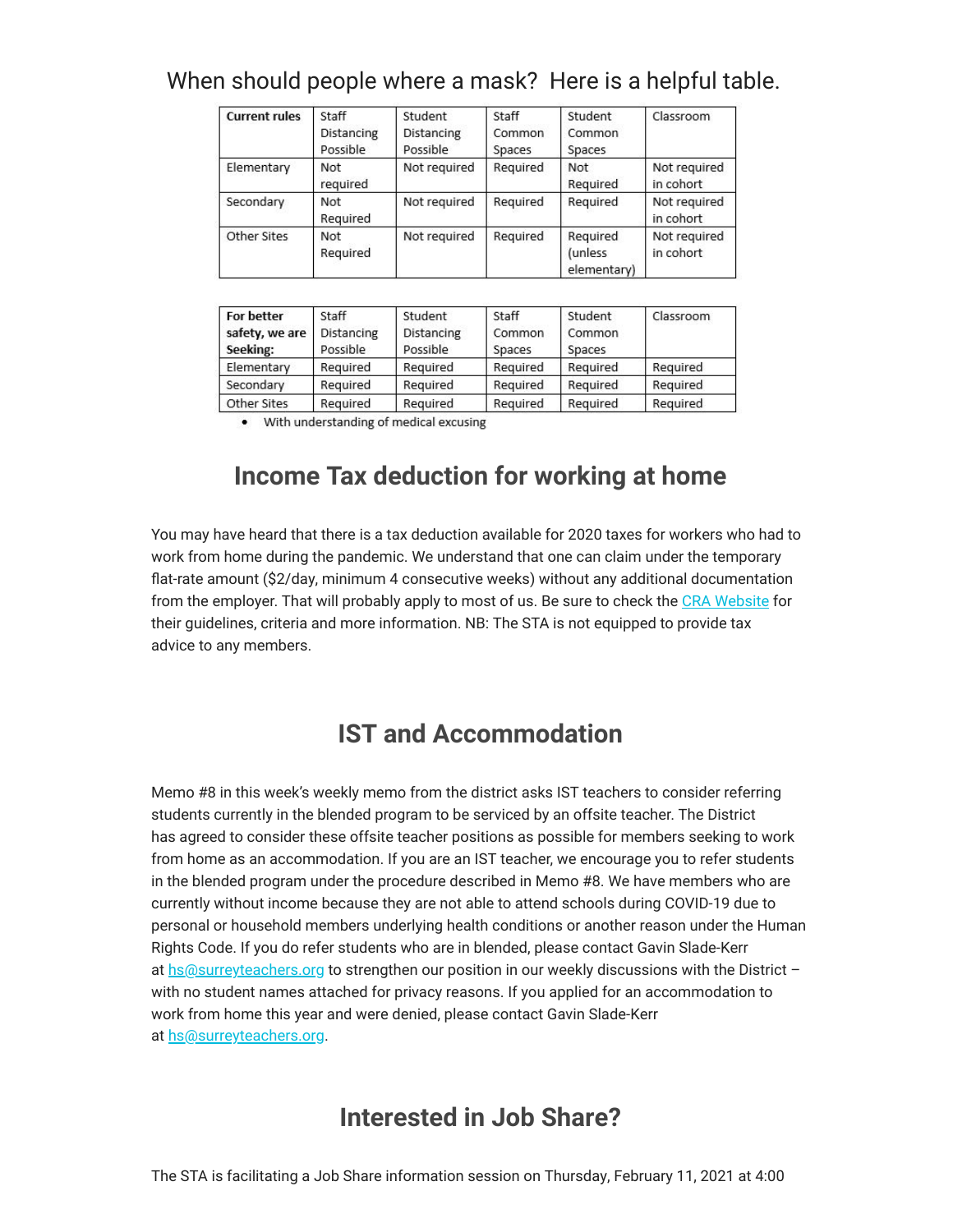pm via zoom. Join your colleagues to connect with potential job share partners and learn about your rights when it comes to job shares. In addition to taking you through the application process, you will learn about possible denials and what options you have available to you. If you are interested in having a job share next year, you can also fill out the Job Share Information form. The form and more information can be found on our [Job Share page.](https://surreyteachers.us20.list-manage.com/track/click?u=37ec644ae87e34b54b3912660&id=ec4596a717&e=7261da6bdb) Don't forget to [sign up now](https://surreyteachers.us20.list-manage.com/track/click?u=37ec644ae87e34b54b3912660&id=57fd079983&e=7261da6bdb) for the information session!

## **STA Social Event!**

1st STA Virtual Social Event of 2021: Hey teachers how are your trivia skills? Dust off your typing fingers and get ready to play against other teachers in a game of Kahoot!

Where: Join STA Social Committee on TEAMS using join code: n7n8v4a (must join by 12PM on Thursday February, 4th)

When: Thursday, February 4th, 2021 at 3:30 PM Who: All interested STA members Why: You can win some fabulous prizes

# **Opportunity to participate in a seminar with Richard Van Camp**

The First Nations Education Steering Committee (FNESC) is excited to announce the first event in our online speaker series.

On February 8th, master storyteller and best-selling author **Richard Van Camp** will share stories and wisdom that will inspire you to delve deeper into First Peoples literature, experiences, and worldviews. Richard is a member of the Dogrib (Tlicho) Nation from Northwest Territories. He is the author of several books for babies, children, youth and adults, including The Lesser Blessed, Moccasin Square Gardens, Welcome Song for Baby: A Lullabye, Three Feathers, and many more.

There will be a question and answer period following Richard's address.

Registration is free but please note space is limited. This is an online session that will take place on Zoom.

**Eligibility:** Educators and education administrators in BC are eligible to attend, including representatives from First Nations, First Nation schools, public schools, and independent schools.

Date: February 8, 2021, 1:00 pm to 2:00 pm PST Registration: [www.fnesc.ca/speakerseries](https://surreyteachers.us20.list-manage.com/track/click?u=37ec644ae87e34b54b3912660&id=599305be20&e=7261da6bdb)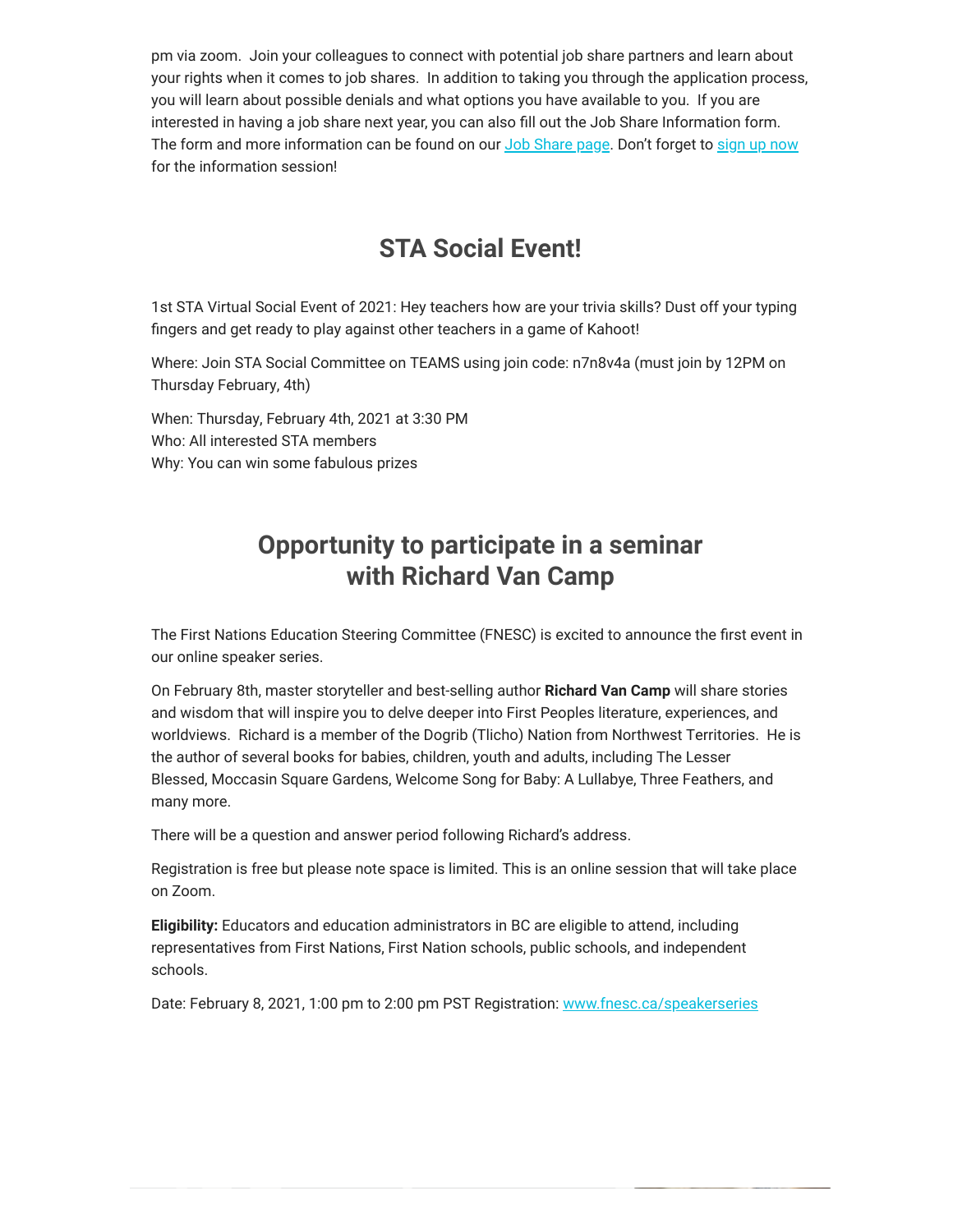

# **Making Black History Month Meaningful**

Colleagues, February is almost upon us, you may find yourself wondering how to include Canadian content into your honoring of Black History Month. How can we make Canada's Black history our focus when often, we ourselves know so little about it. This week, we offer two Canadian resources, one local and the other national in their scope for you to explore and consider.

Did you know that Vancouver had a thriving Black community from the early 1900s to the late 1960s? [Black Strathcona](https://surreyteachers.us20.list-manage.com/track/click?u=37ec644ae87e34b54b3912660&id=b8db446d62&e=7261da6bdb) is an interactive website that shares the video-stories of ten integral members of the Black Strathcona community. The site has a printable study guide for teachers to use to specifically support the 7-10 English Language Arts and Social Studies curriculum. However, the historical content is rich and local to Vancouver and could be a powerful resource to teachers across grades and curriculum.

Looking for more Canadian content when thinking about how to approach Black History Month with your elementary students? Kayak, Canada's national history magazine for kids, published a Black History in Canada Winter of 2018 issue that also included a Black History Educational [Package. Please note that this edition of Kayak included Natasha Henry, an educator, histori](https://surreyteachers.us20.list-manage.com/track/click?u=37ec644ae87e34b54b3912660&id=8d3bafc3aa&e=7261da6bdb)an, and curriculum consultant, specializing in the African diasporic experience.

# **PITA/BCATML Spring Conference, May 21/21**

On Friday, May 21/21 the Provincial Intermediate Teachers' Association (myPITA) and the BC Association of Teachers of Modern Languages (BCATML) proudly presents an Online Spring Conference featuring Leyton Schnellert speaking about Fostering Self-Regulated Learning in the Middle Years and Using Liberating Structures to Deepen Learning. Plus, workshops on teaching Core French, socio-emotional, behaviour management, portfolios, and assessment. For more information about workshops available, please refer to the attached poster. Register at [http://mypita-spring.ourconference.ca](https://surreyteachers.us20.list-manage.com/track/click?u=37ec644ae87e34b54b3912660&id=d4cc8841b7&e=7261da6bdb). Early bird rate until April 21, 2021.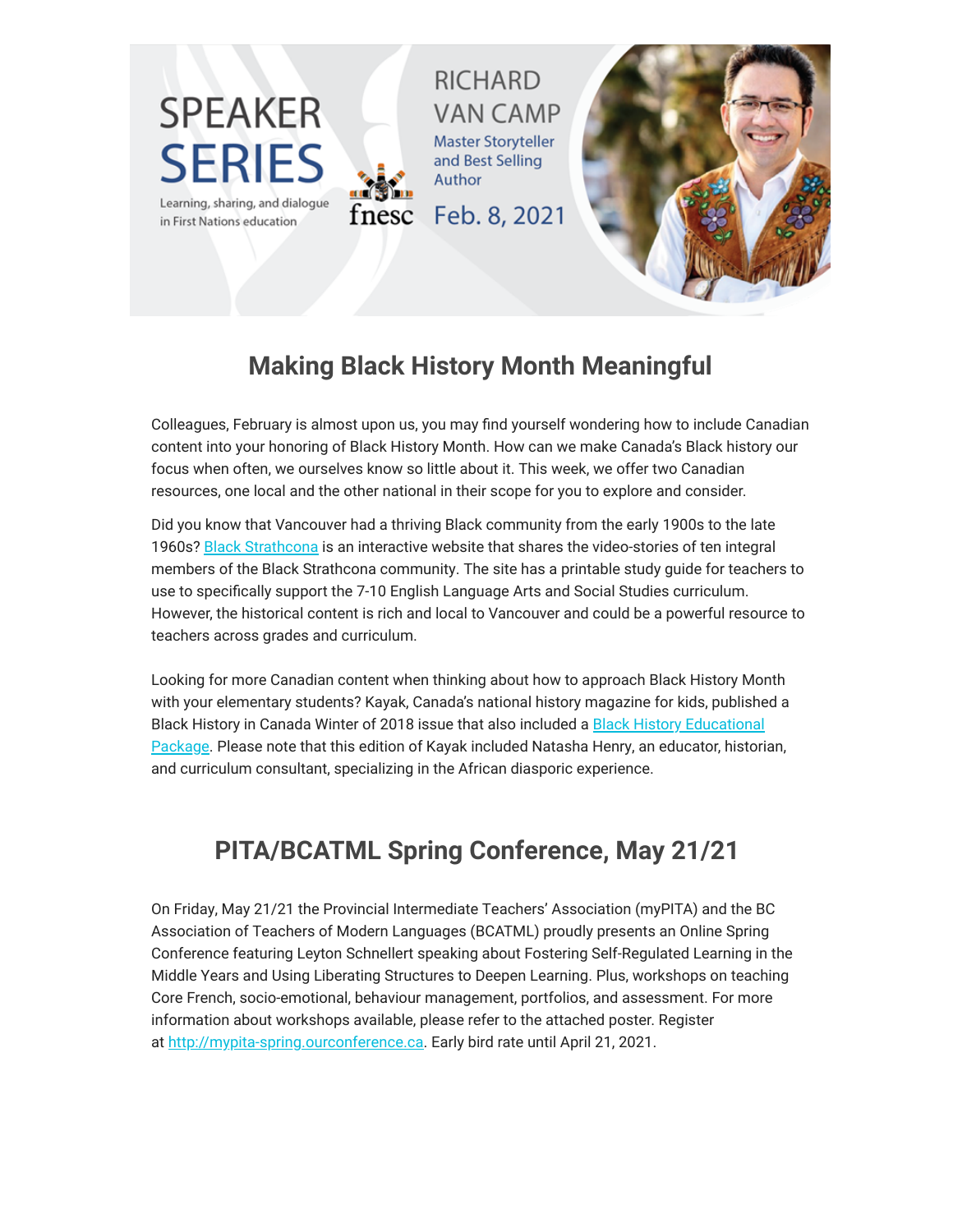

# **Environmental Justice Committee**

Climate Change Workshop – open to all



Are you interested in deepening your understanding of climate justice, expanding your repertoire of lessons on climate change, or just interested in what more you can do about the climate crisis? The Environmental Justice Committee invites you to participate in the BCTF workshop "Taking Action on Climate Change." The workshop will be held on February 2, 2021 from 4:00 - 5:30 pm (via Zoom). Spaces are limited. Please [register on Eventbrite](https://surreyteachers.us20.list-manage.com/track/click?u=37ec644ae87e34b54b3912660&id=14beeacc00&e=7261da6bdb) by January 29.

# **Indigenous Education Committee**

The Indigenous Education Committee would like to bring to the attention of Surrey Teachers UBC's latest actions in not standing by Dr. Amie Wolf's assessment of troubling White Supremacy in several teacher candidates at UBC. The existence and resilience of Indigenous Nations on Unceded Territories is not something you can disagree with or debate. As teachers we should always be mindful of our privilege as mostly Settlers to these lands, and the role we play in creating safe spaces for students and staff which allow for the disruption of settler colonialism. Dr. Wolf is dedicated to Anti-Racist pedagogy and we thank them for calling out prejudice. It is no longer welcome in our profession.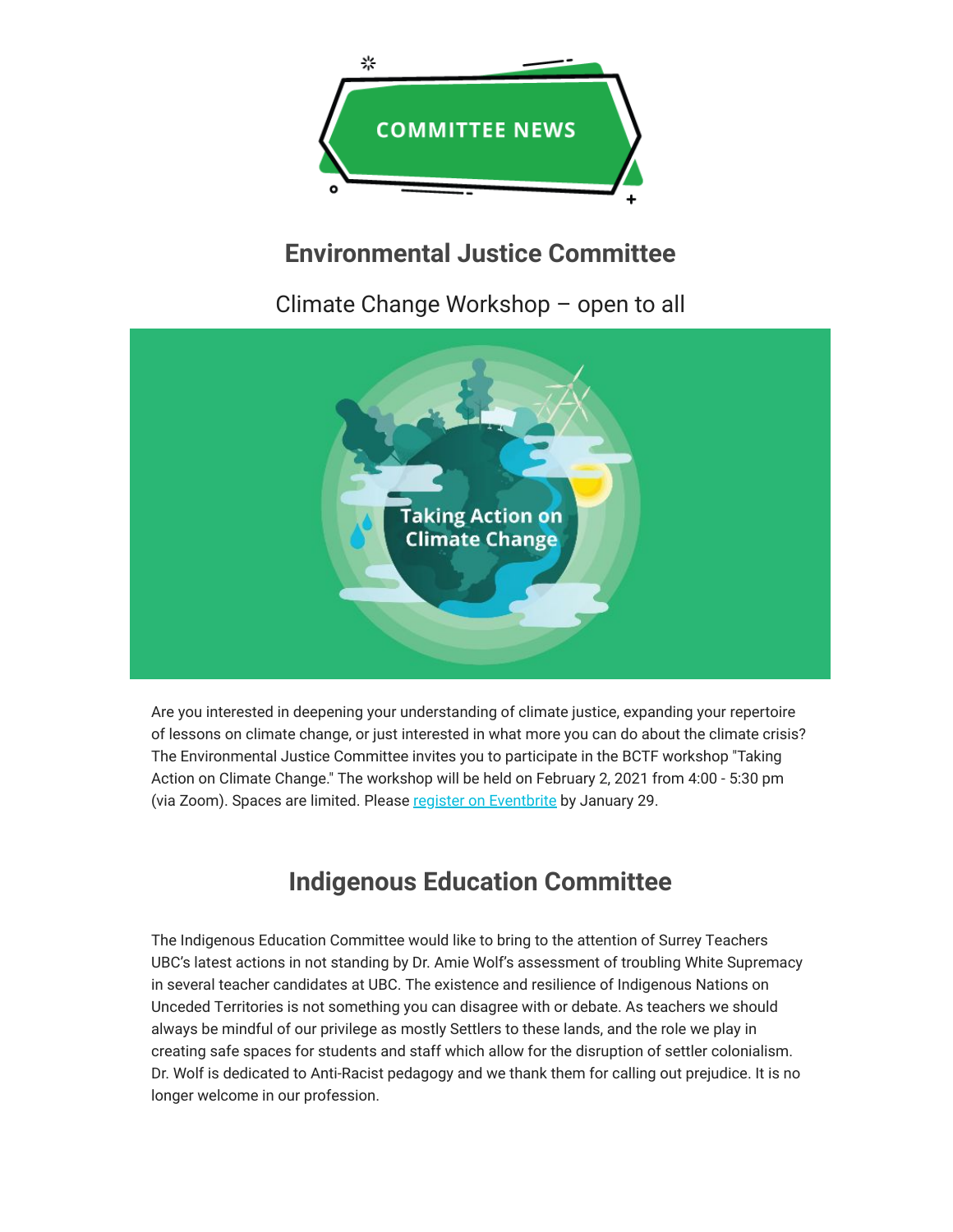#### **Status of Women Committee**

#### FREE Self-Help Program for Surrey Teachers

The STA Status of Women committee has ordered a number of brochures and videos for Surrey teachers and their families for the Bounce Back, a free self-help program. The video resource Bounce Back Today is to help one feel better and learn how to tackle depression, anxiety and stress. Inside the CD casing there are five cards on topics of Assertion, Problem Solving, Improving Sleep, Thought Review, Worry and Panic each with tips and activities. Teachers can call the office at (604) 594-5353 or email [sta@surreyteachers.org](mailto:sta@surreyteachers.org) for a copy of the CD and brochure to be sent to you via courier, on a first come basis. The program can also be found on [www.bouncebackbc.ca.](https://surreyteachers.us20.list-manage.com/track/click?u=37ec644ae87e34b54b3912660&id=fe4db2fc2d&e=7261da6bdb)

#### Zoom Meditation for Surrey Teachers

Meditation is a process of training your awareness and priming a healthy sense of perspective. You learn to observe your thoughts without judgment. In a guided meditation, the narrator explains the dynamics of the process and how your mind is likely to behave during meditation. The emotional benefits of guided meditation can include: gaining a new perspective on stressful situations; building skills to manage your stress; increasing self-awareness; focusing on the present, and; reducing negative emotions. The STA Status of Women Committee is hosting a guided virtual meditation session on Tuesday, February 9 from 4:30 - 5:30 pm. The purpose is to achieve mental and emotional release and stress relief.

Register: [https://sow-meditation.eventbrite.ca](https://surreyteachers.us20.list-manage.com/track/click?u=37ec644ae87e34b54b3912660&id=addd25ee9c&e=7261da6bdb)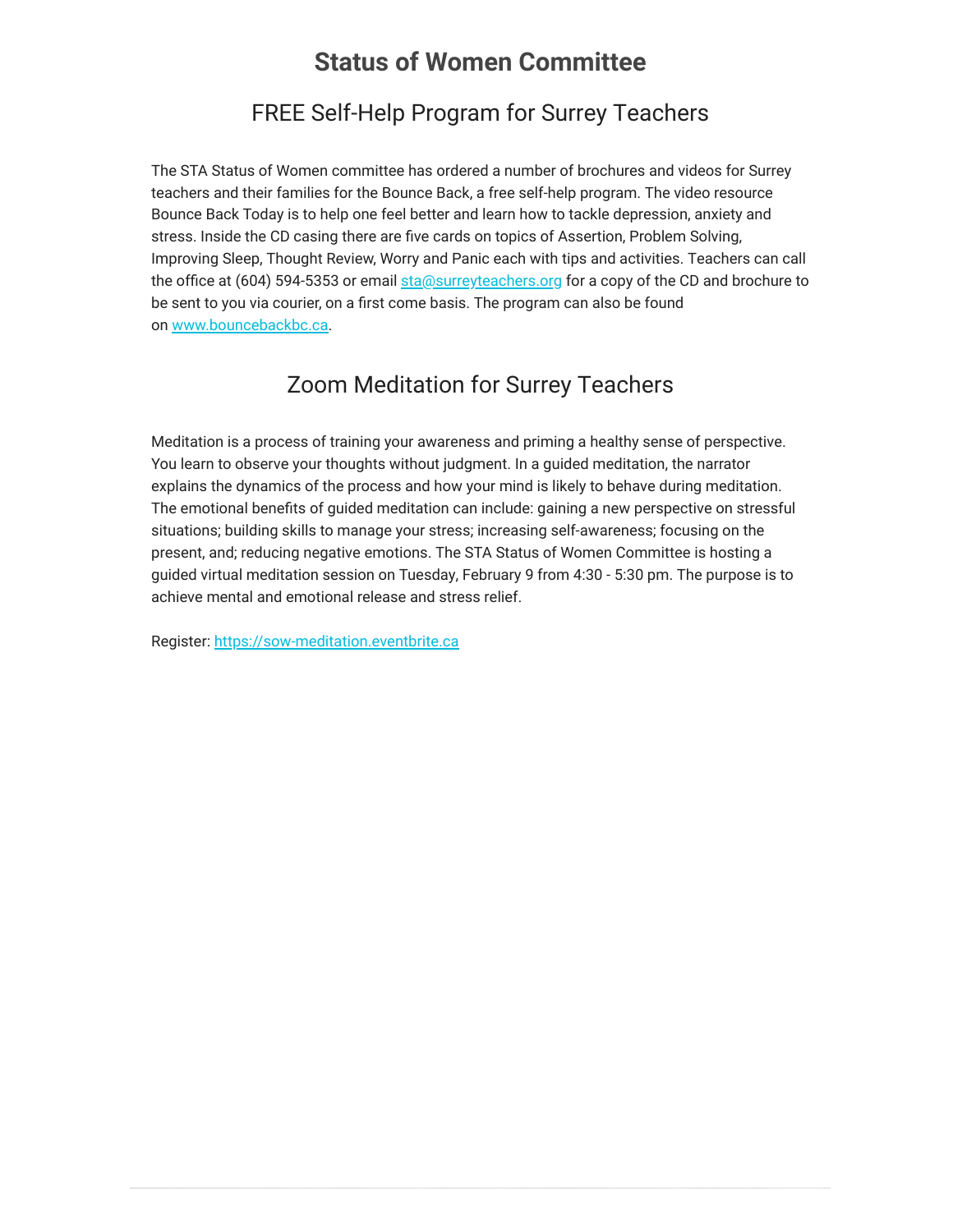

Velma Moore, STA Status of Women committee member, is eager to get back to knitting and chatting with Surrey teachers! Grab your needles and some yarn and safely connect with us from the comfort of your home. Open to all levels of knitters, beginners can learn something new, and those with more experience can enjoy the company while you work on your own projects. This BYOB event happens weekly at 7:00 pm on Fridays! For more info, feel free to contact Velma at [moore\\_v@surreyschools.ca](mailto:moore_v@surreyschools.ca).

Register: [https://sow-knit.eventbrite.ca](https://surreyteachers.us20.list-manage.com/track/click?u=37ec644ae87e34b54b3912660&id=70b249b70b&e=7261da6bdb)



#### **STA EVENTS**

January 28-29 – BCTF Rep Assembly January 31 – Deadline for Qualifications book February 1 - [Staff Rep Training](https://surreyteachers.us20.list-manage.com/track/click?u=37ec644ae87e34b54b3912660&id=def9eb0756&e=7261da6bdb) February 1 – Pro-D Committee February 2 - [STA New Teachers' Conference](https://surreyteachers.us20.list-manage.com/track/click?u=37ec644ae87e34b54b3912660&id=480e4ce667&e=7261da6bdb) February 2 - Environmental Justice Committee: Taking Action on Climate Change Workshop

#### **OTHER IMPORTANT DATES**

January 29 – National Day of Remembrance and Action on Islamophobia